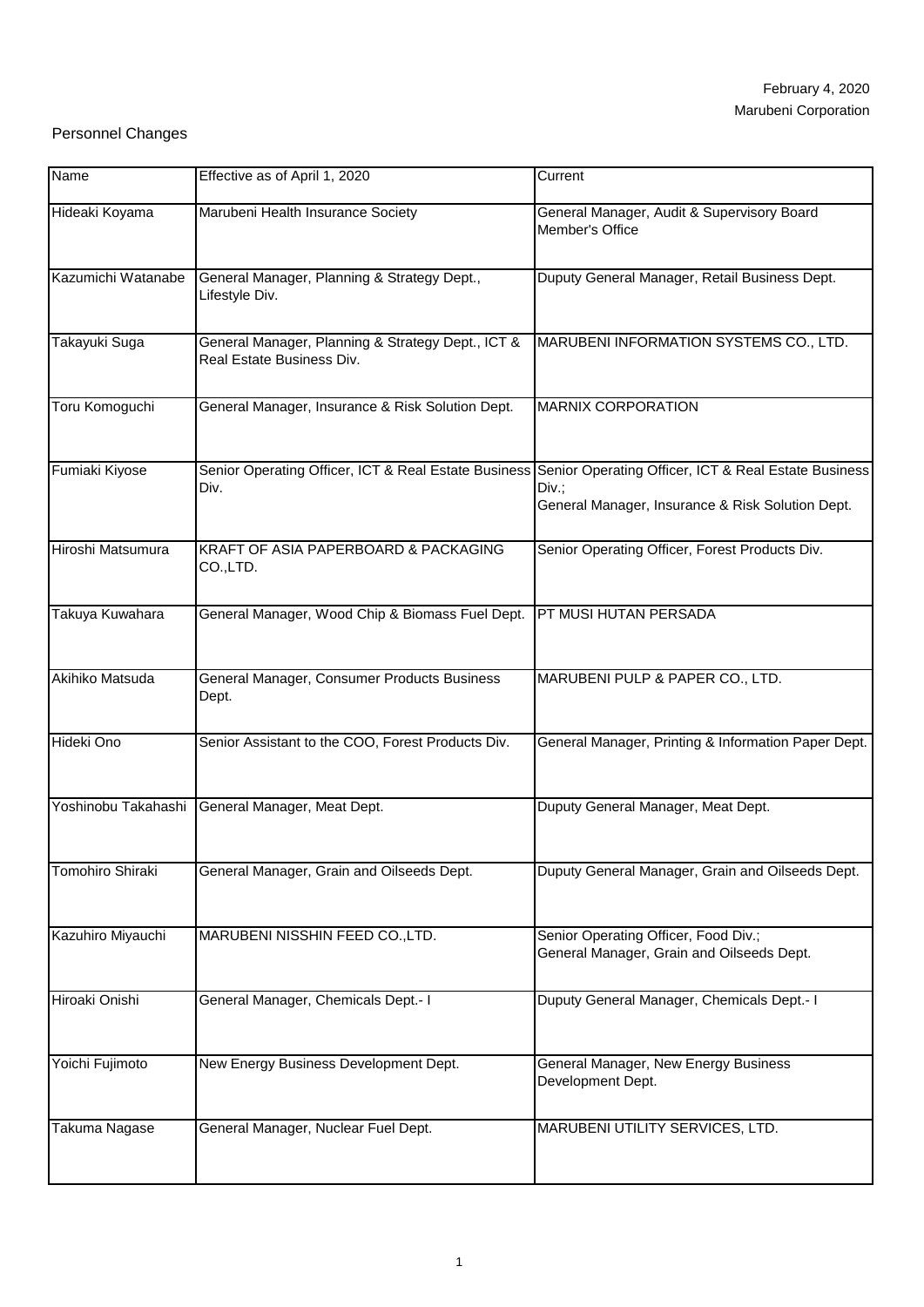| Name                   | Effective as of April 1, 2020                                                                                           | Current                                                                                                                     |
|------------------------|-------------------------------------------------------------------------------------------------------------------------|-----------------------------------------------------------------------------------------------------------------------------|
| <b>Tadanori Tobita</b> | MARUBENI UTILITY SERVICES, LTD.                                                                                         | General Manager, Nuclear Fuel Dept.                                                                                         |
| Hideaki Azuma          | General Manager, Copper Mining Dept.                                                                                    | MARUBENI COPPER HOLDINGS LIMITED                                                                                            |
| Daisuke Tsuchiya       | Senior Operating Officer, Metals & Mineral<br>Resources Div.                                                            | Senior Operating Officer, Metals & Mineral<br>Resources Div.;<br>General Manager, Copper Mining Dept.                       |
| Koji Iwama             | Senior Operating Officer, Metals & Mineral<br>Resources Div.;<br>General Manager, Steel Products Dept.                  | Senior Operating Officer, Metals & Mineral<br>Resources Div.                                                                |
| Masahiro Inoue         | Corporate Officer<br>Metals & Mineral Resources Div.                                                                    | Corporate Officer<br>Senior Operating Officer, Metals & Mineral<br>Resources Div.;<br>General Manager, Steel Products Dept. |
| Yoshihiro Megata       | Power Business Dept.- I                                                                                                 | Corporate Officer,<br>General Manager, Business Administration Dept.,<br>Power Business, Energy & Metals Group              |
| Daisuke Arai           | General Manager, New Business & Solutions Dept.                                                                         | Duputy General Manager, Planning & Strategy Dept.,<br>Power Business Div.                                                   |
| Seishi Narita          | MARUBENI THERMAL POWER CORPORATION                                                                                      | General Manager, Power Digital Solution Business<br>Dept.                                                                   |
| Hidenobu Kashiwaya     | General Manager, Power Business Dept.-II                                                                                | Duputy General Manager, Power Business Dept.- I                                                                             |
| Hiroshi Tachigami      | General Manager, Power Business Dept.-III                                                                               | General Manager, Power Business Dept.- II                                                                                   |
| Hajime Gima            | General Manager, Planning & Strategy Dept.,<br>Infrastructure Project Div.                                              | General Manager, Planning & Strategy Dept., Plant<br>Div.                                                                   |
| Tsuyoshi Ikeda         | Senior Assistant to the COO, Infrastructure Project<br>Div.                                                             | General Manager, Energy Infrastructure Dept.                                                                                |
| Yasunobu Ono           | General Manager, Marine Projects Dept.                                                                                  | General Manager, Lisbon Office                                                                                              |
| Okibumi Sato           | Senior Assistant to the COO, Infrastructure Project<br>Div.                                                             | General Manager, Marine Projects Dept.                                                                                      |
| Makoto Yamasaki        | General Manager, Transport & Infrastructure Project<br>Dept.;<br>General Manager, Transport Project Management<br>Dept. | General Manager, Transport Project Management<br>Dept.                                                                      |
| Hideki Inoue           | Transport & Infrastructure Project Dept.                                                                                | General Manager, Transport & Infrastructure Project<br>Dept.                                                                |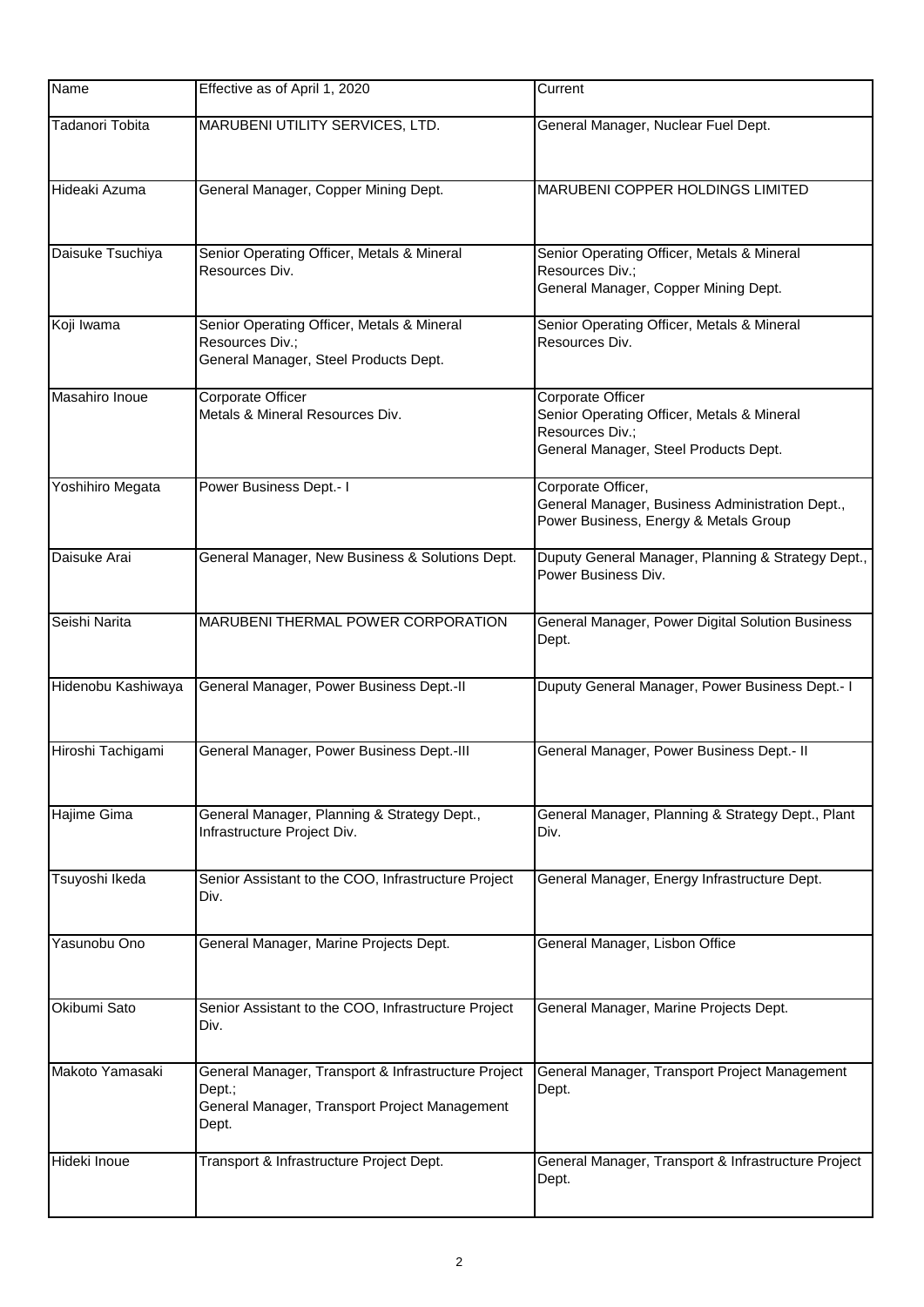| Name                | Effective as of April 1, 2020                                                                     | Current                                                                                                                   |
|---------------------|---------------------------------------------------------------------------------------------------|---------------------------------------------------------------------------------------------------------------------------|
| Soichi Yamamoto     | General Manager, Infrastructure Fund Management<br>Dept.                                          | Assistant General Manager, Energy Infrastructure<br>Dept.                                                                 |
| Michimoto Asano     | General Manager, Aviation, Space & Defense Dept.                                                  | Assistant General Manager, Aviation, Space &<br>Defense Dept.                                                             |
| <b>Toru Okazaki</b> | Senior Operating Officer, Aerospace & Ship Div.                                                   | Senior Operating Officer, Aerospace & Ship Div.;<br>General Manager, Aviation, Space & Defense Dept.                      |
| Takayuki Hayashi    | General Manager, Finance & Leasing Business<br>Dept.- I                                           | Assistant to Regional CEO for the Ameicas                                                                                 |
| Yuki Yoshimoto      | Marubeni Europe Plc                                                                               | Senior Operating Officer, Finance & Leasing<br>Business Div.;<br>General Manager, Finance & Leasing Business<br>Dept .- I |
| Hiroshi Nishizaki   | General Manager, Planning & Strategy Dept.,<br>Construction, Industrial Machinery & Mobility Div. | General Manager, Planning & Strategy Dept.,<br>Construction, Auto & Industrial Machinery Div.                             |
| Kazuyoshi Hosoi     | General Manager, Tires and Rubber Materials Dept.                                                 | Duputy General Manager, Tires and Rubber<br>Materials Dept.                                                               |
| Kazuhiro Kondo      | General Manager, Industrial System & Mobility<br><b>Business Dept.</b>                            | General Manager, Automotive Dept.                                                                                         |
| Shigeyuki Koike     | Senior Assistant to the COO, Construction, Industrial<br>Machinery & Mobility Div.                | General Manager, Industrial System & Renewable<br><b>Energy Solution Dept.</b>                                            |
| Yusaku Nemoto       | General Manager, Production System Dept.                                                          | MARUBENI-KOMATSU LTD                                                                                                      |
| Koji Koike          | MARUBENI CITIZEN-CINCOM INC.                                                                      | General Manager, Production System Dept.                                                                                  |
| Masanori Mizuno     | General Manager, Planning & Administration Dept.,<br>Next Generation Business Development Div.    | General Manager, Business Administration &<br>Planning Dept.                                                              |
| Yoichi Kometani     | General Manager, Asia Consumer Business Dept.                                                     | General Manager, Asia Business Dept.                                                                                      |
| Akio Uchida         | General Manager, Tohoku Branch                                                                    | MARUBENI THERMAL POWER CORPORATION                                                                                        |
| Komei Kondo         | Duputy General Manager, Chubu Branch                                                              | THE HACHIJUNI BANK,LTD.                                                                                                   |
| Yoshiyuki Umejima   | Duputy General Manager, Osaka Branch                                                              | General Manager, Planning & Strategy Dept.,<br>Lifestyle Div.                                                             |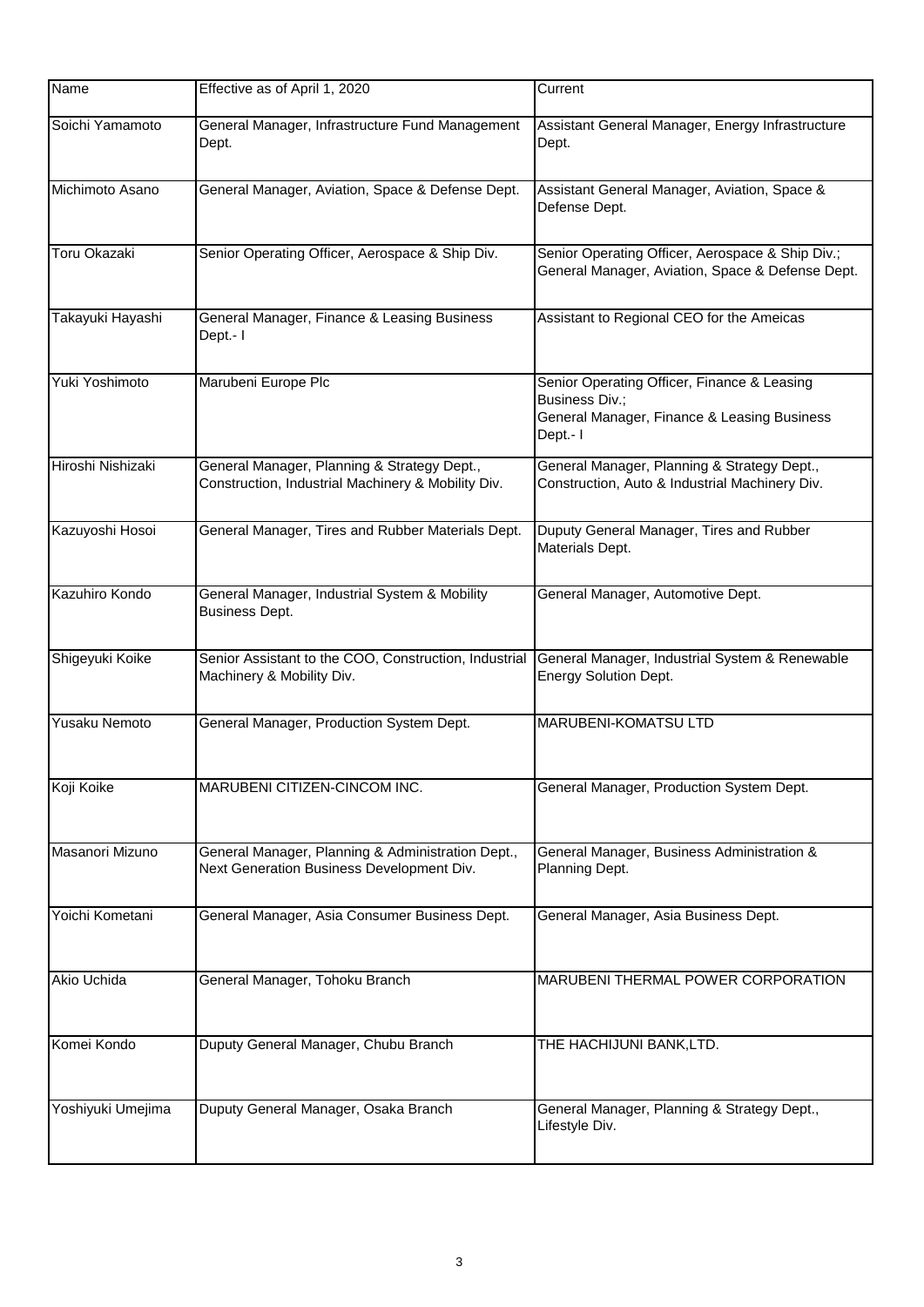| Name               | Effective as of April 1, 2020                                                                                               | Current                                                                                                               |
|--------------------|-----------------------------------------------------------------------------------------------------------------------------|-----------------------------------------------------------------------------------------------------------------------|
| Kenji Yamashita    | Duputy General Manager, Osaka Branch                                                                                        | <b>JOYO BANK LTD.</b>                                                                                                 |
| Masao Katsumata    | MIBUGAWA ELECTRIC POWER CO., INC.                                                                                           | Duputy General Manager, Osaka Branch                                                                                  |
| Tsutomu Sakagami   | General Manager, Okinawa Branch                                                                                             | General Manager, Naha Branch                                                                                          |
| Keigo Inao         | Marubeni America Corporation                                                                                                | Deputy Regional CEO for the Americas;<br>President & CEO, Marubeni Canada Ltd.                                        |
| Akihiro Hayashi    | General Manager, Marubeni Guatemala Liaison<br>Office;<br>General Manager, Habana Branch                                    | General Manager, Habana Branch                                                                                        |
| Tadaaki Kurakake   | MARUBENI AEROSPACE AMERICA<br><b>CORPORATION</b>                                                                            | Regional COO for South America;<br>President, Marubeni Brasil S.A.;<br>President, Marubeni Uruguay International S.A. |
| Takeki Ode         | General Manager, Marubeni Brasil S.A. Rio De<br>Janeiro Branch;<br>General Manager, Marubeni Brasil S.A. Salvador<br>Office | Non-Ferrous Metals & Ores Trading Dept.                                                                               |
| Hiroshi Tsuji      | MARUBENI TETSUGEN CO., LTD.                                                                                                 | General Manager, Marubeni Brasil S.A. Rio De<br>Janeiro Branch;<br>General Manager, Salvador Office                   |
| Taro Matsugasako   | General Manager, Colombia Branch                                                                                            | Marubeni Brasil S.A.                                                                                                  |
| Makoto Nagata      | Food Products Materials Dept.                                                                                               | General Manager, Colombia Branch                                                                                      |
| Nobuyoshi Fujihira | General Manager, Lisbon Office                                                                                              | Assistant to the COO, Plant Div.                                                                                      |
| Takao Fukuoka      | General Manager, Helsinki Office<br>General Manager, Tallinn Office                                                         | Europe & CIS Team, Regional Coordination &<br>Administration Dept.                                                    |
| Tomohiko Hirano    | Senior Operating Officer for Europe & CIS                                                                                   | Senior Operating Officer for Europe & CIS;<br>General Manager, Tallinn Office                                         |
| Toshiyuki Araki    | General Manager, Warsaw Office;<br>General Manager, Bucharest Office                                                        | General Manager, Warsaw Office                                                                                        |
| Tashiro Kimura     | General Manager, Budapest Office;<br>General Manager, Prague Office                                                         | General Manager, Bucharest Office                                                                                     |
| Kazuya Kodama      | Assistant General Manager, Kyushu Branch                                                                                    | General Manager, Prague Office;<br>General Manager, Budapest Office                                                   |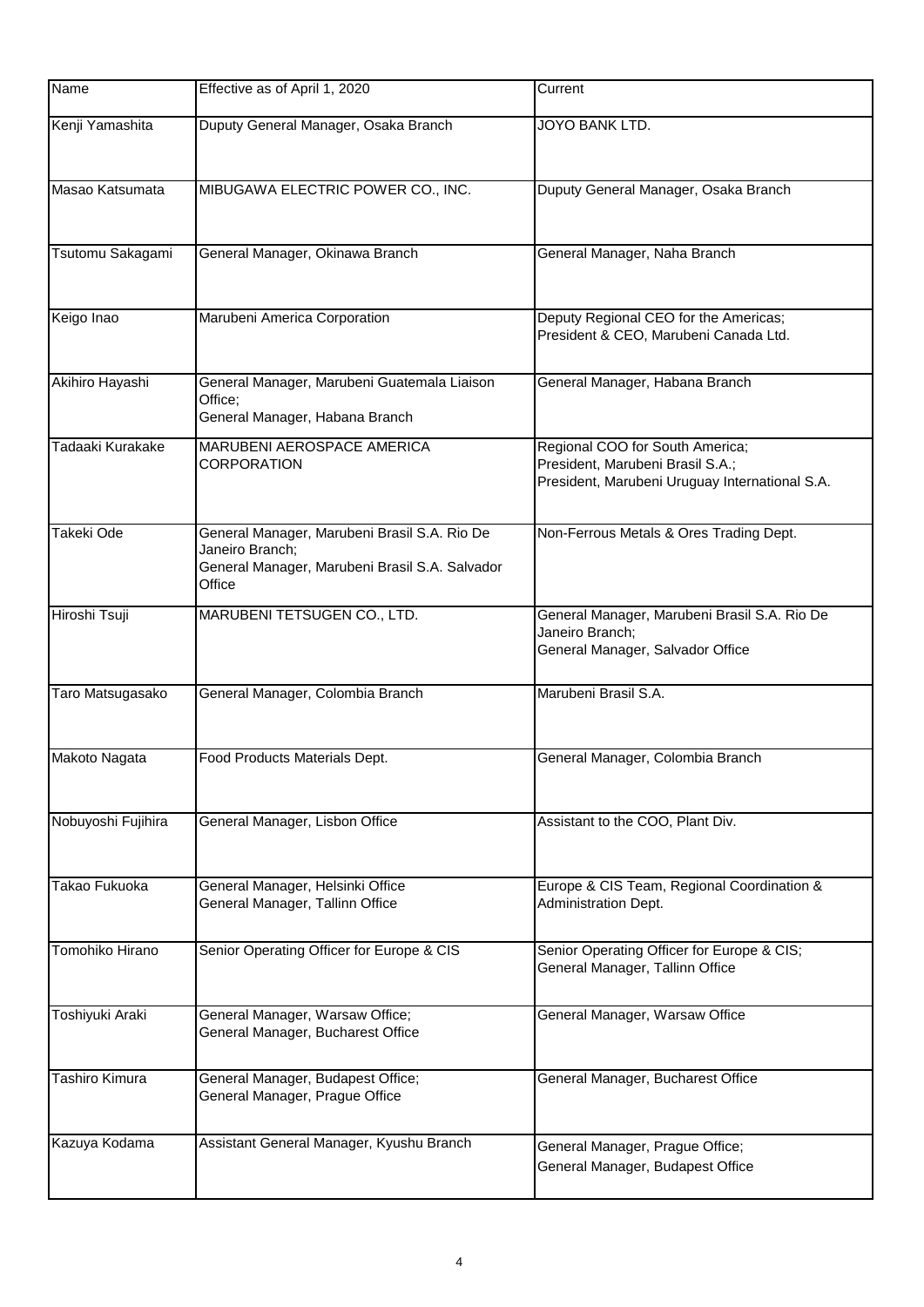| Name                 | Effective as of April 1, 2020                                                                       | Current                                                                                             |
|----------------------|-----------------------------------------------------------------------------------------------------|-----------------------------------------------------------------------------------------------------|
| Naohiro Yoshida      | General Manager, Nur-Sultan Representative Office;<br>General Manager, Almaty Representative Office | MARUBENI TRANSPORT ENGINEERING CO., LTD.                                                            |
| Ken Ando             | General Manager, Energy Infrastructure Sec.IV,<br>Energy Infrastructure Dept.                       | General Manager, Nur-Sultan Representative Office;<br>General Manager, Almaty Representative Office |
| <b>Yasuhiro Goto</b> | General Manager, Addis Ababa Office                                                                 | Assistant General Manager, Steel Products Dept.                                                     |
| Mitsunori Mori       | General Manager, Nairobi Office                                                                     | General Manager, Nairobi Office;<br>General Manager, Addis Ababa Office                             |
| Koichi Fukunishi     | General Manager, Sub-Sahara Desk;<br>General Manager, Luanda Representative Office                  | General Manager, Luanda Representative Office                                                       |
| Atsunori Toyoda      | Duputy General Manager, Marine Projects Dept.                                                       | General Manager, Sub-Sahara Desk                                                                    |
| Hideaki Shiohara     | President, Marubeni Iran Co.Ltd.                                                                    | General Manager, Plant Project Sec.-II                                                              |
| Yasuhiro Aoto        | General Manager, Dubai Office                                                                       | SHOEI CHEMICAL CO., LTD.                                                                            |
| Toshiaki Goma        | Assistant General Manager, Construction & Mining<br>Equipment Dept.- II                             | General Manager, Dubai Liaison Office                                                               |
| Yasuaki Suzuki       | General Manager, Abu Dhabi Office                                                                   | Senior Operating Officer, Energy Div.                                                               |
| Yasushi Kato         | Business Administration Dept., Energy & Metals<br>Group                                             | General Manager, Abu Dhabi Office                                                                   |
| Osamu Tanihata       | General Manager, Cairo Liaison Office                                                               | Assistant to the COO, Plant Div.                                                                    |
| Yasushi Inada        | MG LEASING CORPORATION                                                                              | General Manager, Cairo Liaison Office                                                               |
| Shigeru Yamaguchi    | General Manager, Istanbul Main Branch<br>General Manager, Ankara Branch                             | General Manager, Plant Project Dept.                                                                |
| Masayoshi Dan        | Country General Manager, Kuala Lumpur Branch;<br>President, Dagangterus Sdn. Bhd.                   | Duputy General Manager, Chemicals Dept.- IV                                                         |
| Masakuni Nakayama    | TABUCHI KAIUN CO., LTD.                                                                             | Country General Manager, Kuala Lumpur Branch;<br>President, Dagangterus Sdn. Bhd.                   |
| Shigeru Shimoda      | President & CEO, Marubeni Philippines Corporation                                                   | General Manager, Wood Chip & Construction<br>Materials Dept.                                        |